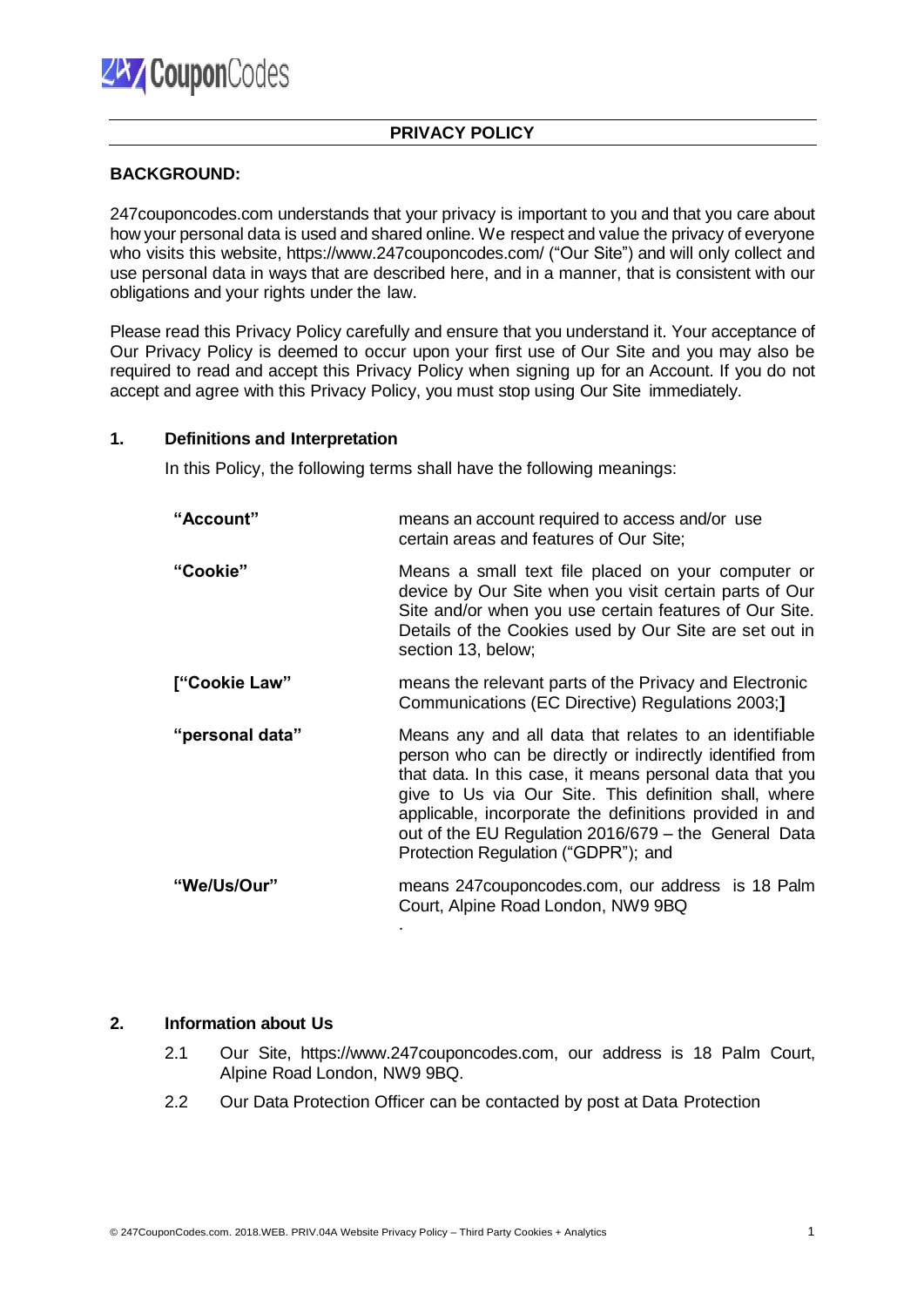

Officer, 247couponcodes.com, 18 Palm Court, Alpine Road London NW9 9BQ.**]**

### **3. What Does This Policy Cover?**

This Privacy Policy applies only to your use of Our Site. Our Site may contain links to other websites. Please note that we have no control over how your data is collected, stored, or used by other websites and we advise you to check the privacy policies of any such websites before providing any data to them.

### **4. Your Rights**

- 4.1 As a data subject, you have the following rights under the GDPR, which this Policy and Our use of personal data have been designed to uphold:
	- 4.1.1 The right to be informed about Our collection and use of personal data;
	- 4.1.2 The right of access to the personal data We hold about you (see section 12);
	- 4.1.3 The right to rectification if any personal data We hold about you is inaccurate or incomplete (please contact Us using the details in section 14);
	- 4.1.4 The right to be forgotten i.e. the right to ask Us to delete any personal data We hold about you (We only hold your personal data for a limited time, as explained in section 6 but if you would like Us to delete it sooner, please contact Us using the details in section 14);
	- 4.1.5 The right to restrict (i.e. prevent) the processing of your personal data;
	- 4.1.6 The right to data portability (obtaining a copy of your personal data to re-use with another service or organization);
	- 4.1.7 The right to object to Us using your personal data for particular purposes; and
	- 4.1.8 Rights with respect to automated decision making and profiling.
- 4.2 If you have any cause for complaint about our use of your personal data, please contact us using the details provided in section 14 and We will do Our best to solve the problem for you. If we are unable to help, you also have the right to lodge a complaint under supervisory authority, the Information Commissioner's Office.
- 4.3 For further information about your rights, please contact the Information Commissioner's Office or your local Citizens Advice Bureau.

#### **5. What Data Do We Collect?**

Depending upon your use of Our Site, we may collect some or all of the following personal **[**and non-personal**]** data (please also see section 13 on our use of Cookies and similar technologies **[**and Our Cookie Policy https://www.247couponcodes/cookies-policy**]**):

- 5.1 Image/Avatar
- 5.2 name;
- 5.3 date of birth;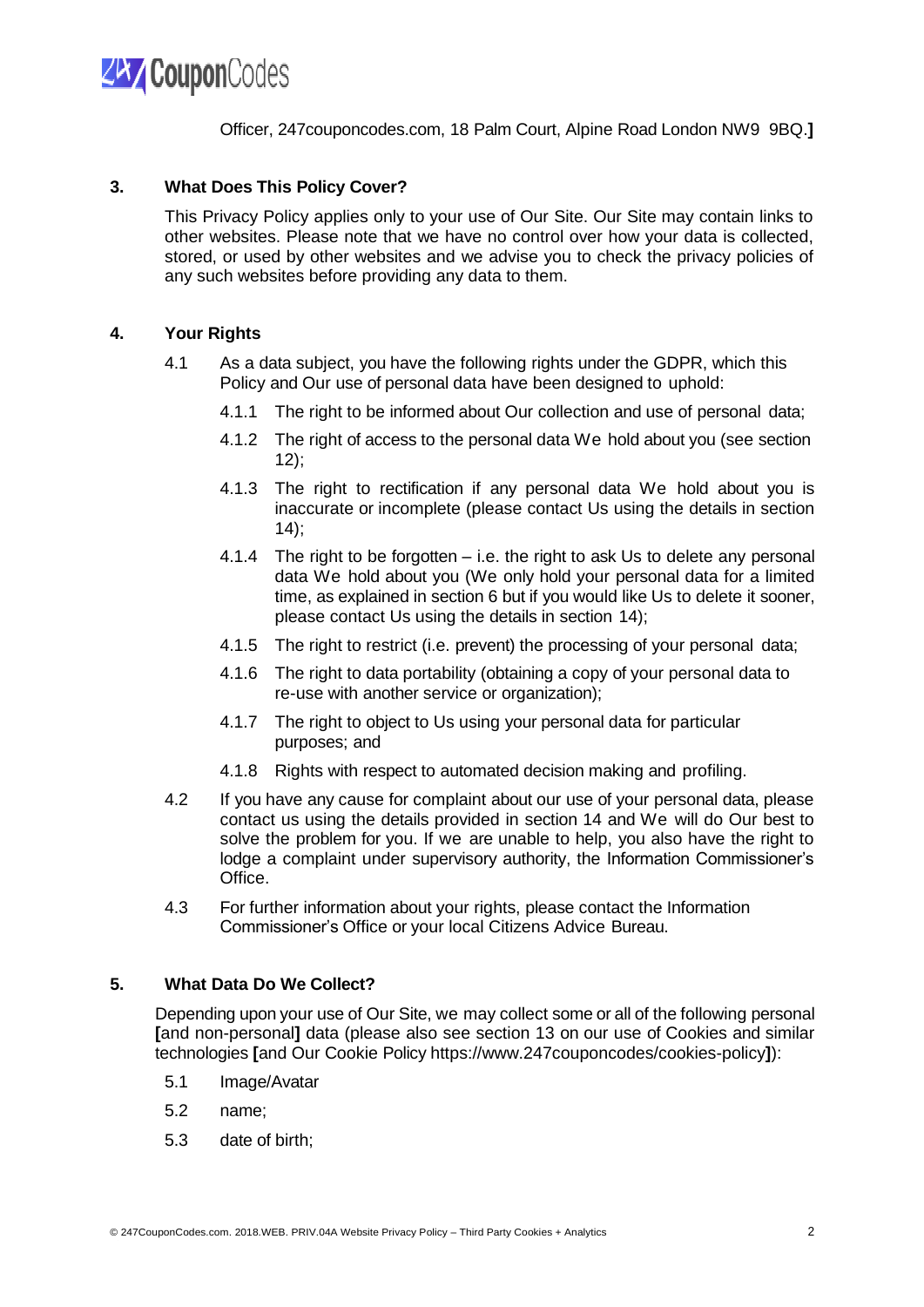

- 5.4 gender;
- 5.5 business/company name
- 5.6 job title;
- 5.7 profession;
- 5.8 contact information such as email addresses and telephone numbers;
- 5.9 demographic information such as post code, preferences and interests;
- 5.10 IP address (automatically collected);
- 5.11 web browser type and version (automatically collected);
- 5.12 operating system (automatically collected);
- 5.13 a list of URLs starting with a referring site, your activity on Our Site, and the site you exit to (automatically collected);
- 5.14 Further information, e.g. bio data, portfolio or profile description and sample blogs.

# **6. How Do We Use Your Data?**

- 6.1 All personal data is processed and stored securely, for no longer than is necessary in light of the reason(s) for which it was first collected. We will comply with our obligations and safeguard your rights under the GDPR at all times. For more details on security see section 7, below.
- 6.2 Our use of your personal data will always have a lawful basis, either because it is necessary for our performance of a contract with you, because you have consented to our use of your personal data (e.g. by subscribing to emails), or because it is in our legitimate interests. Specifically, we may use your data for the following purposes:
	- 6.2.1 Providing and managing your Account;
	- 6.2.2 Providing and managing your access to Our Site;
	- 6.2.3 Personalizing and tailoring your experience on Our Site;
	- 6.2.4 Supplying Our products **and** services to you (please note that We require your personal data in order to enter into a contract with you);
	- 6.2.5 Personalizing and tailoring Our products and services for you;
	- 6.2.6 Replying to emails from you;
	- 6.2.7 Supplying you with emails that you have opted into (you may unsubscribe or opt-out at any time by subscription method, provided in the content. ;
	- 6.2.8 Market research;
	- 6.2.9 Analyzing your use of Our Site and gathering feedback to enable Us to continually improve Our Site and your user experience;
	- 6.2.10 Notification of Change and or Upgrade.
- 6.3 With your permission and/or where permitted by law, we may also use your data for marketing purposes which may include contacting you by email **and or** telephone and or text message and or post with information, news and offers on Our products **and or** services. We will not, however, send you any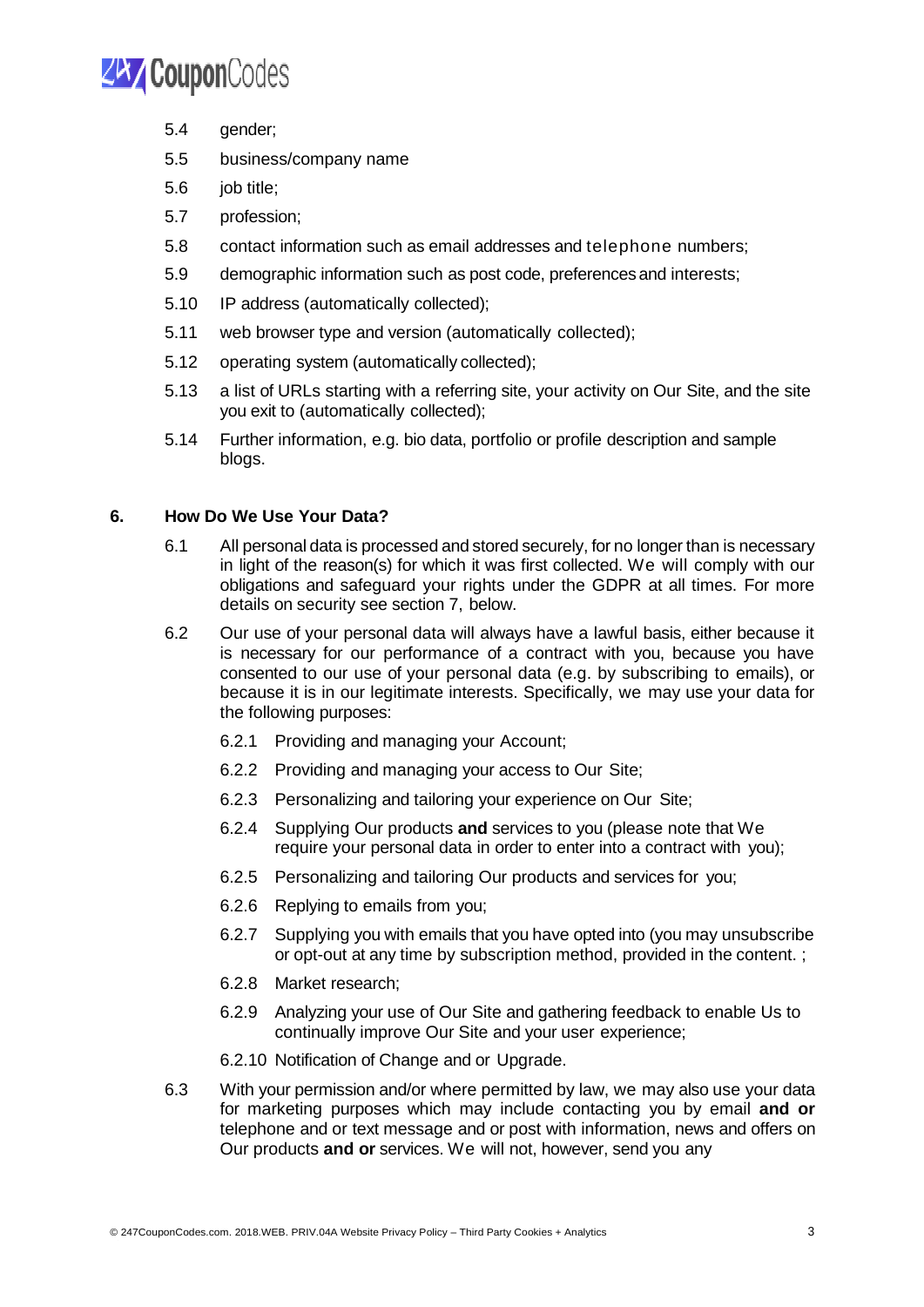**ZAY Coupon**Codes

unsolicited marketing or spam and will take all reasonable steps to ensure that We fully protect your rights and comply with Our obligations under the GDPR and the Privacy and Electronic Communications (EC Directive) Regulations 2003.

- 6.4 Third parties whose content appears on Our Site may use third party Cookies, as detailed below in section 13. Please refer to section 13 for more information on controlling Cookies. Please note that we do not control the activities of such third parties, nor the data they collect and use and advise you to check the privacy policies of any such third parties.
- 6.5 You have the right to withdraw your consent to us using your personal data at any time, and to request that we delete it.
- 6.6 We do not keep your personal data for any longer than is necessary in light of the reason(s) for which it was first collected.

# **7. How and Where Do We Store Your Data?**

- 7.1 We only keep your personal data for as long as we need to in order to use it as described above in section 6, and/or for as long as we have your permission to keep it.
- 7.2 Your data will only be stored in the US or within the European Economic Area ("the EEA") (The EEA consists of all EU member states, plus Norway, Iceland, and Liechtenstein).]
- 7.3 Some or all of your data may be stored outside of the European Economic Area ("the EEA") (The EEA consists of all EU member states, plus Norway, Iceland, and Liechtenstein). You are deemed to accept and agree to this by using Our Site and submitting information to us. If we do store data outside the EEA, we will take all reasonable steps to ensure that your data is treated as safely and securely as it would be within and under the GDPR.
- 7.4 Data security is of great importance to us, and to protect your data we have put in place suitable physical, electronic and managerial procedures to safeguard and secure data collected through Our Site.
- 7.5 Notwithstanding the security measures that we take, it is important to remember that the transmission of data via the internet may not be completely secure and that you are advised to take suitable precautions when transmitting to us data via the internet.

# **8. Do We Share Your Data?**

- 8.1 Subject to section 8.2, we will not share any of your data with any third parties for any purposes.
- 8.1 In certain circumstances, we may be legally required to share certain data held by us, which may include your personal data, for example, where we are involved in legal proceedings, where we are complying with legal obligations, a court order, or a governmental authority.
- **8.2** We may share your data with other companies in our group, this includes Our holding company and its subsidiaries**.**
- 8.3 We may sometimes contract with third parties to supply products and services to you on our behalf. These may include payment processing, delivery of goods, search engine facilities, advertising, and marketing. In some cases, the third parties may require access to some or all of your data. Where any of your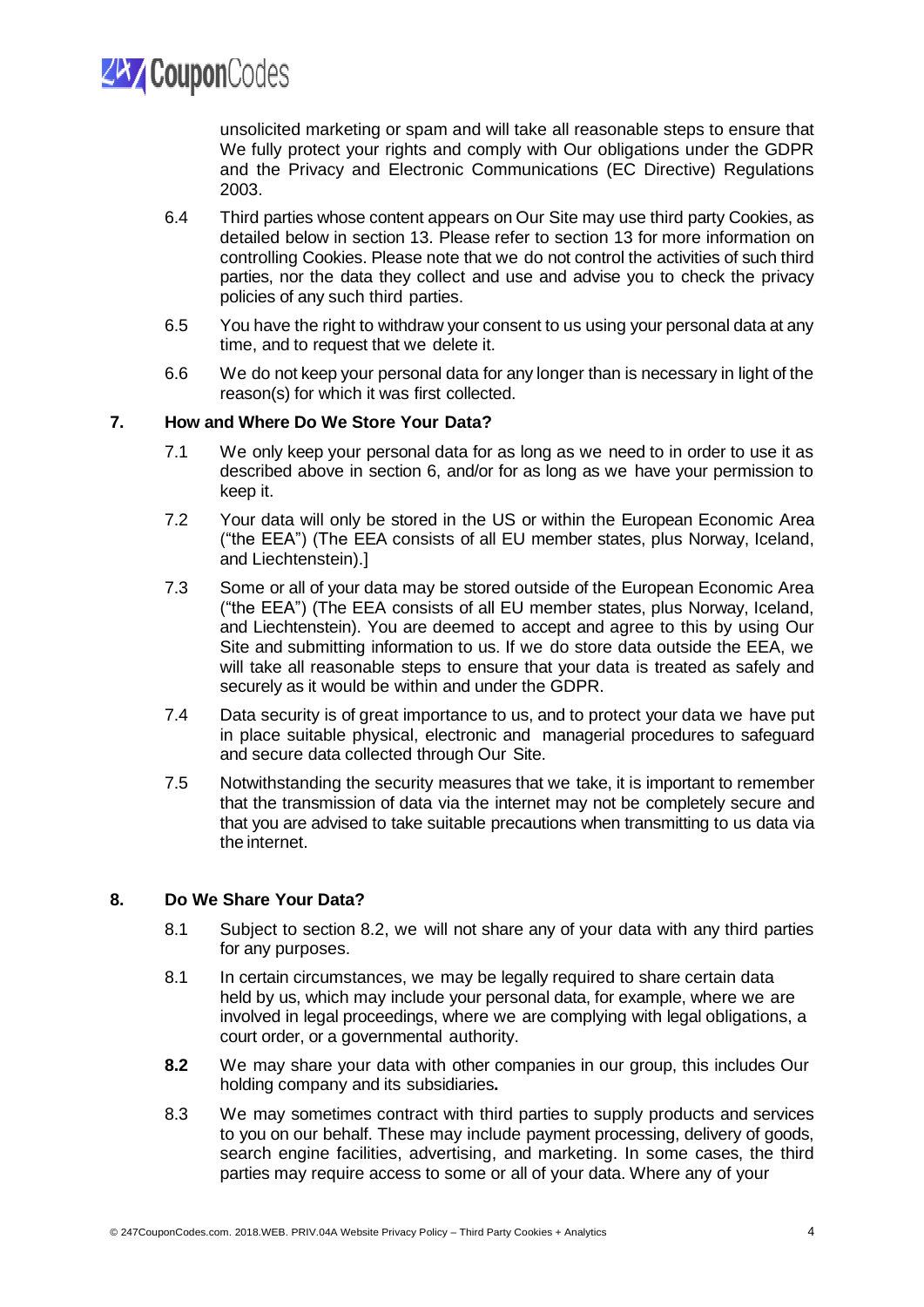**ZAY Coupon**Codes

data is required for such a purpose, we will take all reasonable steps to ensure that your data will be handled safely, securely, and in accordance with your rights, Our obligations, and the obligations of the third party under the law.

- 8.4 We may compile statistics about the use of Our Site including data on traffic, usage patterns, user numbers, sales, and other information. All such data will be anonymized and will not include any personally identifying data, or any anonymized data that can be combined with other data and used to identify you. We may from time to time share such data with third parties such as prospective investors, affiliates, partners, and advertisers. Data will only be shared and used within the bounds of the law.
- **8.5** We may sometimes use third party data processors that are located outside of the European Economic Area ("the EEA") (The EEA consists of all EU member states, plus Norway, Iceland, and Liechtenstein). Where we transfer any personal data outside the EEA, we will take all reasonable steps to ensure that your data is treated as safely and securely as it would be within and under the GDPR**.**
- 8.6 In certain circumstances, we may be legally required to share certain data held by us, which may include your personal data, for example, where we are involved in legal proceedings, where we are complying with legal requirements, a court order, or a governmental authority.

# **9. What Happens If Our Business Changes Hands?**

- 9.1 We may, from time to time, expand or reduce our business and this may involve the sale and/or the transfer of control of all or part of our business. Any personal data that you have provided will, where it is relevant to any part of Our business that is being transferred, be transferred along with that part and the new owner or newly controlling party will, under the terms of this Privacy Policy, be permitted to use that data only for the same purposes for which it was originally collected by Us.
- 9.2 In the event that any of your data is to be transferred in such a manner, you will not be contacted in advance and informed of the changes. When contacted you will, however, be given the choice to have your data deleted or withheld from the new owner or controller.

# **10. How Can You Control Your Data?**

- 10.1 In addition to your rights under the GDPR, set out in section 4, when you submit personal data via Our Site, you may be given options to restrict our use of your data. In particular, we aim to give you strong controls on Our use of your data for direct marketing purposes (including the ability to opt-out of receiving emails from Us which you may do by unsubscribing using the links provided in Our emails and at the point of providing your details **[**and by managing your Account).
- 10.2 You may also wish to sign up to one or more of the preference services operating in the US: The Telephone Preference Service ("the TPS"), the Corporate Telephone Preference Service ("the CTPS"), and the Mailing Preference Service ("the MPS"). These may help to prevent you receiving unsolicited marketing. Please note, however, that these services will not prevent you from receiving marketing communications that you have